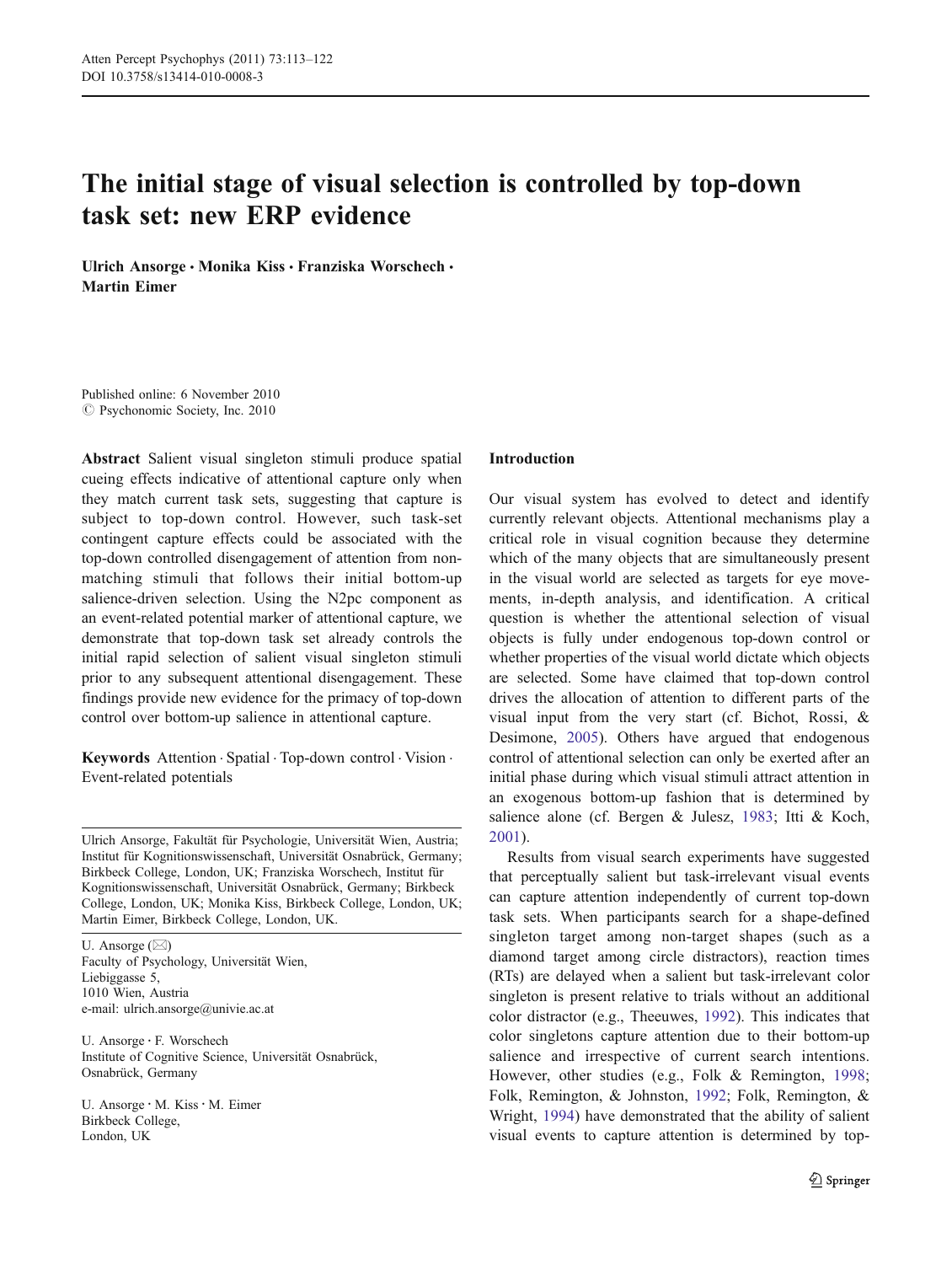down task sets. When spatially uninformative singleton cues precede visual search displays, faster RTs for visual search targets at cued locations indicate attentional capture by these cues. Critically, such spatial cueing effects are only present when cues share features with currently taskrelevant stimuli (e.g., red color singleton cues in blocks where targets are also red), but not when cue features are task-irrelevant. Based on such findings, Folk et al. ([1992\)](#page-9-0) proposed their contingent involuntary orienting hypothesis, which postulates that salient visual feature singletons capture attention only when their features match an active top-down attentional setting. Once such a control setting is established (via experimental instructions that specify target-defining visual features), stimuli that share critical properties will attract attention even when they are known to be task-irrelevant (hence 'involuntary' orienting).

The hypothesis that attention is captured in a bottom-up fashion by salient visual singletons regardless of their task relevance (Theeuwes, [1992](#page-9-0)) appears at odds with the observation that spatial cueing effects indicative of attentional capture are absent when singleton cues do not share attributes with targets (Folk et al., [1992\)](#page-9-0). However, Theeuwes and colleagues (Belopolsky, Schreij, & Theeuwes, [2010;](#page-9-0) Theeuwes, [2010](#page-9-0); Theeuwes, Atchley, & Kramer, [2000\)](#page-9-0) have claimed that bottom-up attentional capture is perfectly consistent with results such as those observed by Folk et al. ([1992](#page-9-0)). They argue that visually salient singleton stimuli will always capture attention, regardless of whether they match a currently active task set. Contingent capture effects are the result of top-down control mechanisms that affect selective attentional processing after the initial salience-driven attentional capture. According to Theeuwes [\(2010\)](#page-9-0), "the primary role of the top-down set is to control the disengagement of attention from the features that do not match it" (p.18). When cue arrays precede target displays, attentional disengagement from non-matching cues is already completed when target displays are presented, and the absence of behavioral spatial cueing effects for these cues therefore does not reflect the absence of bottom-up attentional capture, but instead the subsequent impact of topdown control.

The contingent involuntary orienting hypothesis and the alternative rapid disengagement hypothesis make very different assumptions about the exact time course of the bottom-up versus top-down control of attentional selection. Because event-related potential (ERP) measures provide a precise millisecond-by-millisecond record of selective attentional processing, such measures can yield new insights that could help to resolve this debate. The N2pc component is an enhanced negativity at posterior electrodes contralateral to the visual field where a candidate target stimulus is presented, typically emerges around 200 ms after stimulus onset, and is thought to reflect the spatially selective attentional processing of target objects among distractors in visual search tasks (Luck & Hillyard, [1994;](#page-9-0) see also Eimer, [1996](#page-9-0)). This component provides a useful tool to study bottom-up and top-down factors during selective visual attention, and has already been employed in several recent studies of attentional capture, and on both sides of the top-down/bottom-up debate (e.g., Ansorge, Kiss, & Eimer, [2009](#page-9-0); Eimer & Kiss, [2010a](#page-9-0); Eimer, Kiss, Press, & Sauter, [2009;](#page-9-0) Hickey, McDonald, & Theeuwes, [2006](#page-9-0); Jolicœur, Sessa, Dell'Acqua, & Robitaille, [2006;](#page-9-0) Kiss, Jolicœur, Dell'Acqua, & Eimer, [2008](#page-9-0); Lien, Ruthruff, Goodin, & Remington, [2008](#page-9-0); Mazza, Turatto, Umiltà, & Eimer, [2007;](#page-9-0) Wykowska & Schubö, [in press\)](#page-9-0).

An N2pc indicative of attentional capture was triggered by perceptually salient but spatially uninformative color singleton cues when participants searched for targets in the same color, but not when a different dimension was taskrelevant (Eimer & Kiss, [2008;](#page-9-0) see also Eimer et al., [2009,](#page-9-0) for ERP evidence that such task-set contingent capture effects are the result of feature-specific top-down task sets). If the initial capture of attention by color singleton cues were entirely driven by bottom-up salience, they should have triggered an N2pc regardless of whether or not they matched the currently active attentional control setting. This was not the case, which suggests that the initial attentional selection of visual objects is contingent on currently active task sets. However, this conclusion only holds if the N2pc component is indeed a valid electrophysiological marker of rapid attentional selection. According to Theeuwes ([2010\)](#page-9-0), the N2pc does not meet this requirement, because it is not associated with attentional capture, but instead with a later stage of in-depth attentional processing of visual objects that follows their initial attentional selection. According to this line of reasoning, the observation that perceptually salient visual stimuli that do not match the current attentional control setting fail to trigger an N2pc (e.g., Eimer & Kiss, [2008](#page-9-0)) cannot provide conclusive evidence against bottom-up attentional capture, because the absence of an N2pc to these stimuli is consistent with the alternative hypothesis that attention was initially captured, but then rapidly disengaged.

In summary, the question whether the effects of topdown task set on behavioral spatial cueing effects and on the N2pc reflect contingent involuntary attentional capture or the subsequent top-down controlled attentional disengagement from stimuli that do not match current targetdefining features remains unresolved. The logic adopted in the present experiment was to introduce a strong experimental manipulation of top-down attentional disengagement strategies. If the effects of top-down task set on behavior and the N2pc observed in previous studies are indeed due to differential disengagement, they should be strongly modulated by this manipulation. In contrast,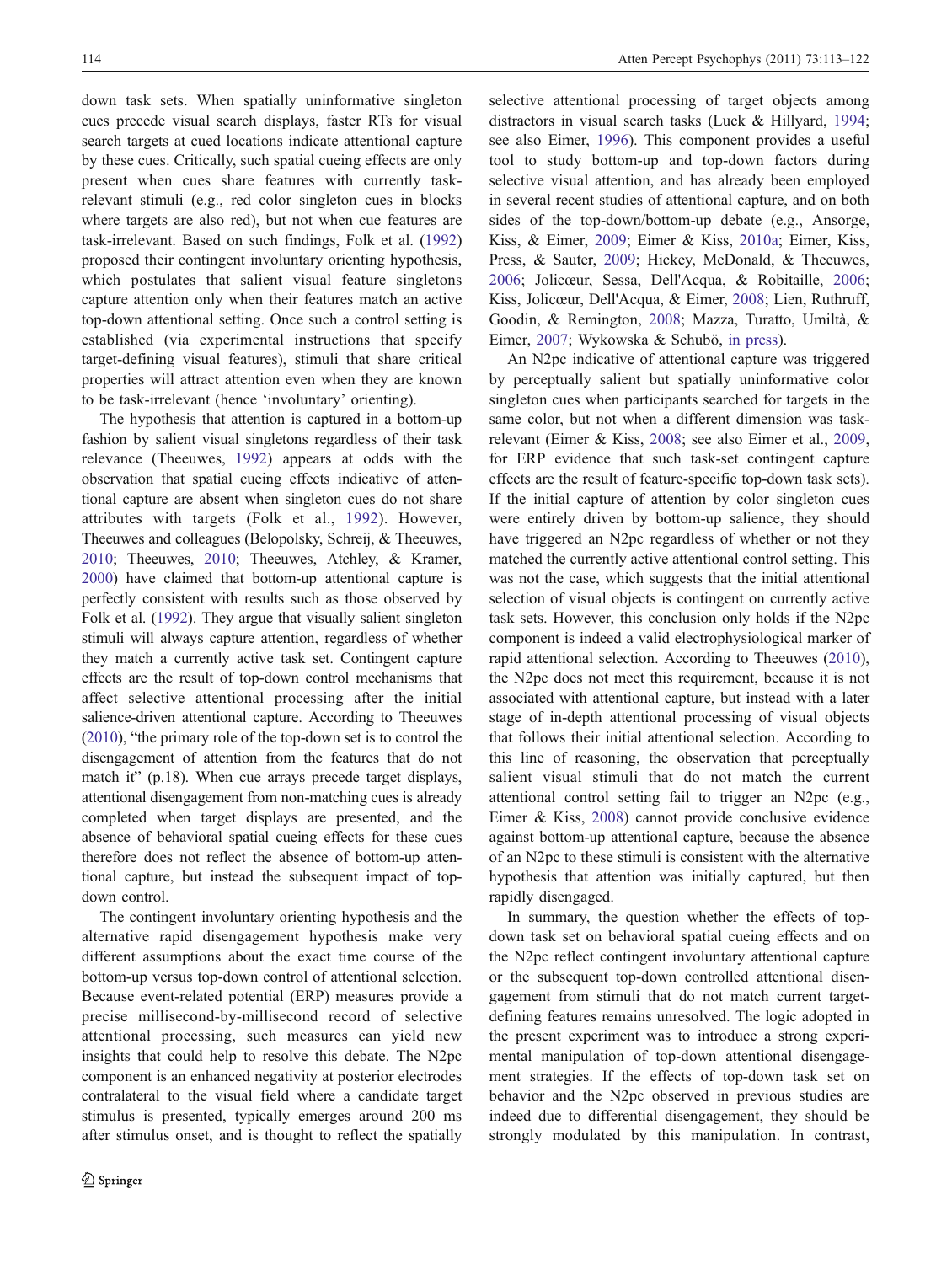<span id="page-2-0"></span>effects produced by contingent involuntary attentional capture should remain unaffected. The procedure was similar to the one introduced by Folk et al. [\(1992](#page-9-0)). Color singleton cues preceded visual search arrays that contained one color singleton target, and singleton cues either matched or did not match the attentional control setting for the current target color (see Fig. 1). The critical manipulation concerned the spatial information that the singleton cue provided with respect to the location of the subsequent target. In one set of successively presented blocks, cue and target locations were uncorrelated (uninformative cue condition). In another blocked condition, targets were always presented at the position that was previously occupied by the color cue (100% same position condition). In a third blocked condition, cues and targets always appeared at diagonally opposite positions (100% different position condition). Participants were informed of these cue-target location contingencies and were encouraged to use them to guide target detection. The stimulus onset asynchrony between cue and target arrays was 200 ms, which is sufficient to measure the N2pc in response to the cue prior to any sensory-evoked ERP activity triggered by the subsequent target array. The cueelicited N2pc was measured as a marker of attentional capture, separately for matching and non-matching cues, and for the three different cue informativeness conditions.

For spatially uninformative cues, results were expected to mirror previous findings (e.g., Eimer & Kiss, [2008](#page-9-0);



Fig. 1 Example of the sequence of events in an SP (same cue-target position) trial with target-color matching singleton cue (top) and in a DP (different cue-target positions) trial with non-matching color singleton cue (bottom). Cue and target arrays contained one color singleton among grey items. Target-color matching and non-matching color singletons are shown in white with black outline and in black with white outline, respectively

Eimer et al., [2009\)](#page-9-0). A behavioral spatial cueing effect indicative of attentional capture and an N2pc should be observed for trials in which color singleton cues matched the current attentional control setting for target color. For nonmatching cues, these effects should be strongly attenuated or entirely absent. The critical question concerned the impact of top-down color task set on behavioral spatial cueing effects and on the N2pc in blocks with spatially informative cues. In the 100% same position (SP) condition, where the target was known to appear always at the cued location, participants had every incentive to maintain attention at this location and no reason to initiate any top-down controlled attentional disengagement. In the 100% different position (DP) condition, participants knew that color singleton cues and targets were always presented at diagonally opposite positions, and therefore had a strong top-down incentive to rapidly disengage attention from these cues, and direct it towards the opposite visual quadrant.

Because the rapid disengagement of attention is under topdown control (Theeuwes, [2010](#page-9-0)), attentional disengagement from cued locations should be completely absent in 100% SP blocks, but be elicited on virtually every trial in 100% DP blocks. Importantly, this was the case regardless of whether cues matched or did not match the current target color. If the impact of color task set on behavioral spatial cueing effects was due to the top-down controlled disengagement from non-matching cues, this difference should therefore be abolished both in the 100% SP condition and in the 100% DP condition. In the 100% SP condition, attention should not be disengaged from any cues, regardless of their color. In the 100% DP condition, attention should be rapidly disengaged from matching as well as from non-matching cues. According to the contingent involuntary attentional capture hypothesis (Folk et al., [1992](#page-9-0)), once a top-down color set is established via task instructions, rapid attentional capture is involuntary in the sense that it is determined solely by whether a stimulus matches the current task set for target features, but not by other strategic factors. Therefore, behavioral spatial cueing effects in the 100% SP and 100% DP conditions should be task-set contingent, similar to the effects found with uninformative cues.

If the N2pc component does not reflect rapid attentional selection, but instead processing that follows the initial selection of visual objects, and if the absence of an N2pc to salient visual stimuli that do not match the current task set is due to rapid disengagement from those stimuli (Theeuwes, [2010\)](#page-9-0), N2pc results should differ dramatically between 100% SP and 100% DP blocks. In 100% SP blocks, no attentional disengagement from cued locations is expected for either matching or non-matching cues, and an N2pc of similar size should be triggered by both types of cues. In 100% DP blocks, no N2pc is expected for either type of cue, since rapid attentional disengagement from all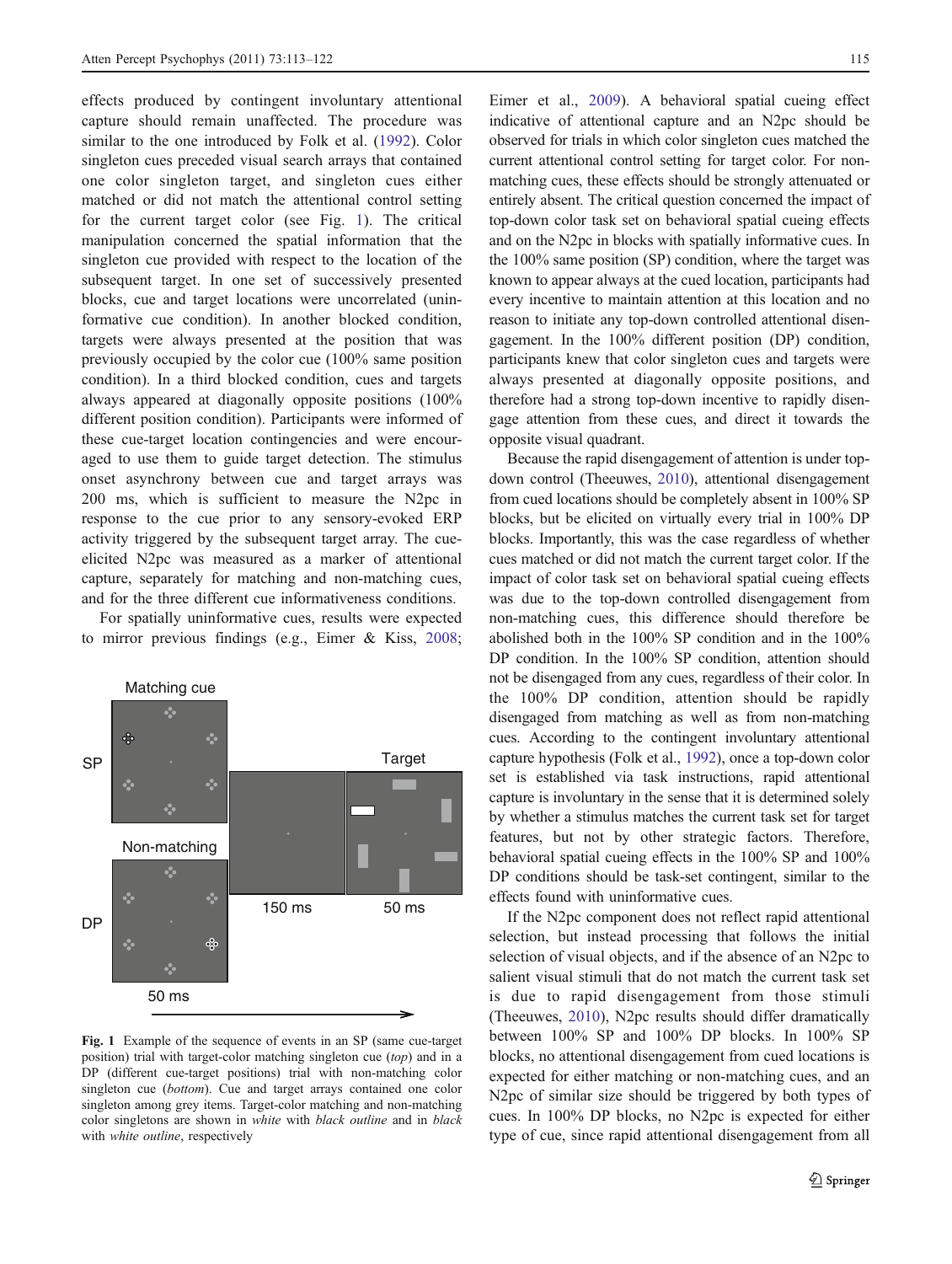cues will prevent the emergence of an N2pc that is associated with post-selective attentional processing. In contrast, the contingent involuntary attentional capture hypothesis predicts a similar pattern of N2pc results in the 100% SP and 100% DP conditions: An N2pc should be observed for matching cues, but will be strongly attenuated or absent for non-matching cues. While the difference between 100% SP and 100% DP cues should have some impact on later stages of their attentional processing, contingent involuntary capture implies that any such effects will only emerge later, after the initial color-contingent attentional selection.

## Method

Participants Seventeen volunteers were paid to participate in this study. One of them was excluded because response errors occurred on more than 10% of all trials. The remaining 16 participants (6 male, aged 19–28 years; mean age 22 years) all had normal or corrected-to-normal vision.

Stimuli and procedure Stimuli were presented on a 17" Sony TFT LCD monitor (60 Hz refresh rate; 16 ms blackto-white-to-black response time, as verified with a photodiode) against a black background. On each trial, a cue display was presented for 50 ms and was followed after a 150-ms blank interval by a 50-ms presentation of the search display (see Fig. [1\)](#page-2-0). Each cue display contained a circular array of six sets of four dots. Each set of dots subtended an  $0.8^\circ \times 0.8^\circ$  visual angle and was presented at a distance of 4.4° from a central grey fixation point. Five sets of dots were grey (CIE color coordinates  $= 0.281/0.303$ ), and the remaining set of dots was a color singleton. Two different equiprobable color singleton cues were employed for each participant—one that matched the current target color, and one that did not match the target color. These two possible cue colors were selected from a set of six different colors: red (0.640/0.347), green (0.261/0.561), yellow (0.449/ 0.455), purple (0.298/0.147), turquoise (0.210/0.310), and blue (0.151/0.107). The selection of matching and nonmatching cue colors was counterbalanced across participants. Color singleton cues appeared randomly and equiprobably at one of the four lateral positions in the left or right hemifield, but never at the top or bottom positions.

Search displays consisted of circular arrays of six equidistant horizontal or vertical bars (each subtending  $1.3^\circ \times 0.5^\circ$ ) that were presented at the same location as the preceding cue array elements (4.4° from fixation). Each search display contained three horizontal and three vertical bars. Five of these were grey distractor bars, and the remaining bar was a color singleton target. Target color was chosen from one of

the six colors defined above, remained constant for each participant, and was counterbalanced across participants, with the exception that turquoise or purple served as target colors for only two participants. Targets appeared randomly and equiprobably at one of the four lateral positions, but never at the top or bottom positions. Grey and colored stimuli in the cue and search displays were all equiluminant (11  $cd/m<sup>2</sup>$ ). The interval between search array offset and the onset of the cue array on the next trial was 1,500 ms. Participants were instructed to maintain central fixation, to detect the color singleton target bar, and to report its orientation (horizontal or vertical) by pressing one of two vertically arranged response keys with their left or right hand. Hand-to-key assignment was balanced across participants.

Design The experiment consisted of three blocked conditions that only differed with respect to the spatial relationship between color singleton cues and targets. In blocks with spatially uninformative cues, cue and target positions were uncorrelated. In 100% SP blocks, the target singleton always appeared at the same position as the preceding color singleton cue. In 100% DP blocks, the target was always presented at the position that was diagonally opposite to the position of the color cue. In all three blocked conditions, trials with cues that matched the target color and trials with non-matching cues were equiprobable and presented in random order.

Each of the three blocked conditions included six successively presented blocks with 64 trials per block. Every block contained four trials for each of the 16 combinations of the four possible target positions (upper left; lower left; upper right; lower right), two target orientations (horizontal, vertical), and two cue colors (matching; non-matching). Prior to the start of each blocked condition, participants were informed about the spatial relationship between cue and target positions in the upcoming blocks and how this relationship could be used to guide target localization. One practice block, containing 64 trials, preceded the six experimental blocks in each of the three conditions. The six different possible sequences of the three blocked conditions were balanced across the 16 participants. Six participants started with the uninformative blocks, and five participants started with the 100% SP and the 100% DP blocks, respectively.

EEG recording and analysis EEG was DC-recorded from 23 scalp electrodes mounted in an elastic cap at standard positions of the extended 10/20 system at sites Fpz, Fz, F3, F4, F7, F8, FC5, FC6, Cz, C3, C4, T7, T8, CP5, CP6, Pz, P3, P4, P7, P8, PO7, PO8, and Oz. The continuous EEG was sampled at a rate of 500 Hz with a digital low-pass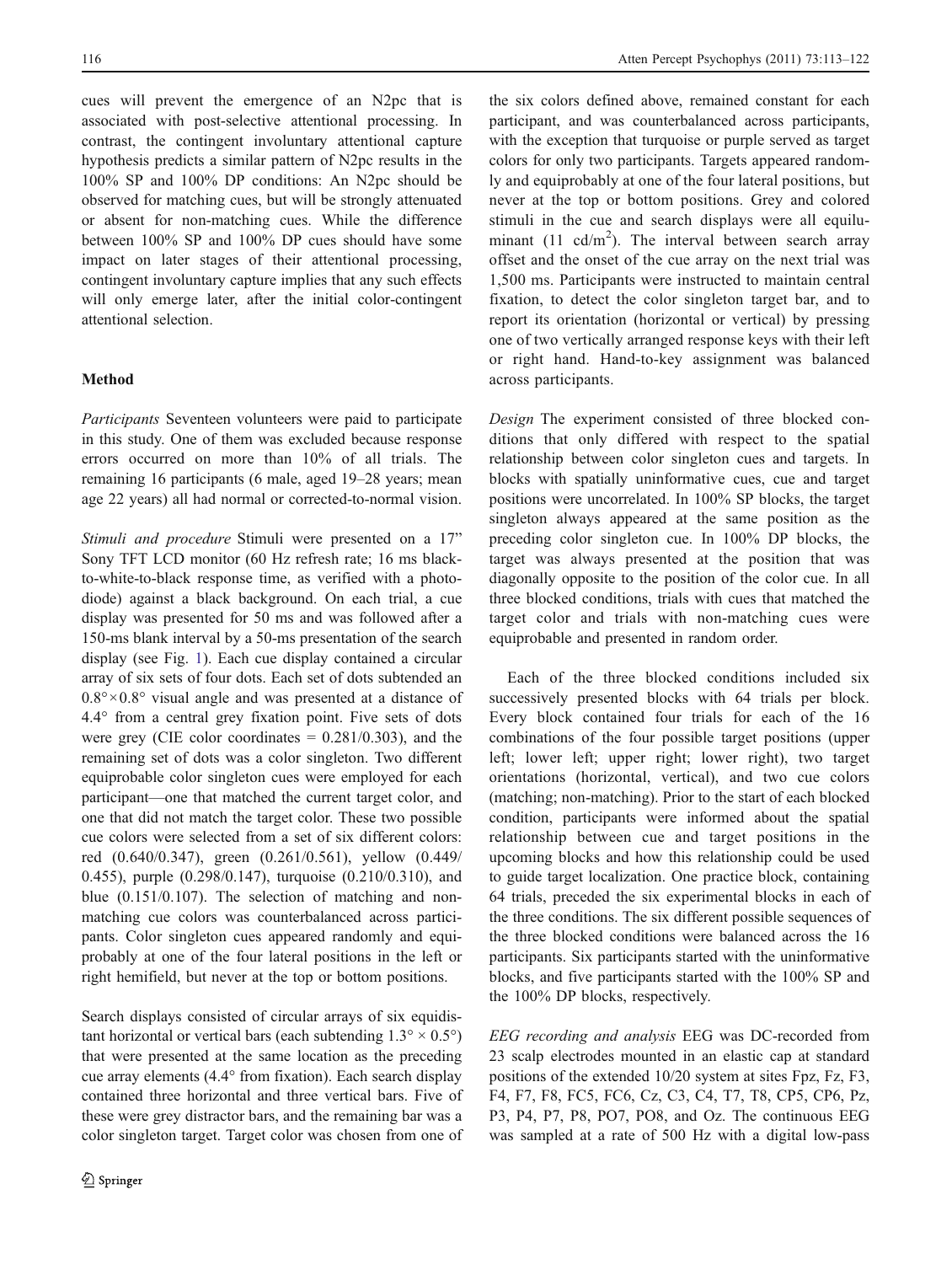<span id="page-4-0"></span>filter of 40 Hz. All electrodes were online referenced to the left earlobe and re-referenced offline to the average of both earlobes. No further filters were applied after EEG acquisition. Only trials with correct responses to targets were analyzed. These trials were segmented from 100 ms before to 400 ms after cue onset. Trials with artifacts (HEOG exceeding  $\pm 30 \mu V$ ; Fpz  $\pm 60 \mu V$ ; all other electrodes  $\pm 80$   $\mu$ V), or with incorrect or missing responses to targets were excluded from all further analyses. EEG was averaged for all combinations of cue validity (uninformative; 100% SP cue; 100% DP cue), cue color (target-color matching; non-matching), and cue side (left vs. right visual field), collapsed across all color singleton target locations. The N2pc to color singleton cues was quantified on the basis of mean amplitudes obtained in a 220-280-ms time window after cue onset at lateral posterior electrodes PO7 and PO8. N2pc mean amplitudes were analyzed in repeated-measures ANOVAs for the factors cue validity, cue color, cue side, and laterality (electrode contralateral vs. ipsilateral to the visual field of the color singleton cue).

## Results

Behavioral performance Figure 2 shows RTs for correct responses and error rates observed in blocks with spatially uninformative and spatially informative cues, separately for the two different cue colors (target-color matching or nonmatching; solid and dashed lines), and for trials/blocks where cues and targets were located at the same position (SP) or at different positions (DP). Out of all trials, 4.1% were eliminated from analyses because RTs differed from the individual mean correct RT of the respective condition by more than two standard deviations. In blocks with uninformative cues, RTs were faster on SP than on DP trials (main effect of cue-target position:  $F[1, 15] = 44.66$ ,  $p <$ 0.01). As expected, this spatial cueing effect was much larger for matching cues than for non-matching cues (cue color  $\times$  cue-target position interaction:  $F[1, 15] = 9.31$ ,  $p \le$ 0.01). Follow-up analyses revealed a reliable spatial cueing effect indicative of attentional capture for matching cues  $(38 \text{ ms}, t[15] = 6.24, p < 0.01)$ . For non-matching cues, this effect was smaller (10 ms) and did not reach significance,  $t(15) = 1.79$ ,  $p = 0.09$ . The analysis of blocks with spatially informative cues confirmed that RTs were faster in 100% SP blocks than in 100% DP blocks (main effect of cuetarget position:  $F[1, 15] = 40.65$ ,  $p < 0.01$ ). Critically, even though this effect was significant for both matching and non-matching cues, both  $t(15) > 4.8$ , both  $p < 0.01$ , it was much larger for matching than for non-matching cues (61 ms versus 36 ms, see Fig. 2), and this was reflected in a cue color  $\times$  cue-target position interaction,  $F(1, 15) =$ 

22.91,  $p \le 0.01$ . There was also an almost significant trend towards faster RTs on trials with matching as compared to non-matching cues,  $F(1, 15) = 4.10$ ,  $p = 0.06$ .

To further confirm that behavioral attentional capture effects were modulated by top-down task set for target color not just when cues were spatially uninformative, but also for informative cues, an omnibus ANOVA including the additional variable cue informativeness (informative vs. uninformative) was conducted. As would be expected, RTs were faster in blocks with informative cues relative to uninformative-cue blocks (main effect of cue informativeness:  $F[1, 15] = 53.13, p < 0.01$ , confirming that participants used spatially informative cues to guide their attention. The RT difference between SP and DP blocks with informative cues was larger than the corresponding RT difference between SP and DP trials in blocks with uninformative cues (cue-target position  $\times$  cue informativeness interaction:  $F[1, 15] = 14.33$ ,  $p < 0.01$ ). There was also a main effect of cue-target position,  $F(1, 15) = 53.13$ ,  $p <$ 0.01, and an interaction between cue color and cue-target position,  $F(1, 15) = 21.16$ ,  $p < 0.01$ , reflecting faster RTs on SP relative to DP trials, and the fact that this RT difference was more pronounced with matching cues. Most importantly, there was no indication of any three-way interaction among cue color, cue-target position, and cue informativeness ( $F < 1.00$ ), demonstrating that task-set contingent modulations of spatial cueing effects were of comparable magnitude in blocks with spatially uninformative and spatially informative cues.

Error rates showed the same overall pattern as the RT effects (Fig. 2). An ANOVA of arc-sine transformed error rates in blocks with uninformative cues obtained an almost significant effect of cue-target position,  $F(1, 15) = 3.94$ ,  $p =$ 0.07, reflecting a trend towards more errors on DP trials,



Fig. 2 Reaction times (RTs; left panels) and error rates (right panels) for spatially uninformative and spatially informative cues, separately for the two different cue colors (target-color matching or nonmatching; solid and dashed lines), and for trials/blocks where cues and targets were located at the same position (SP) or at different positions (DP)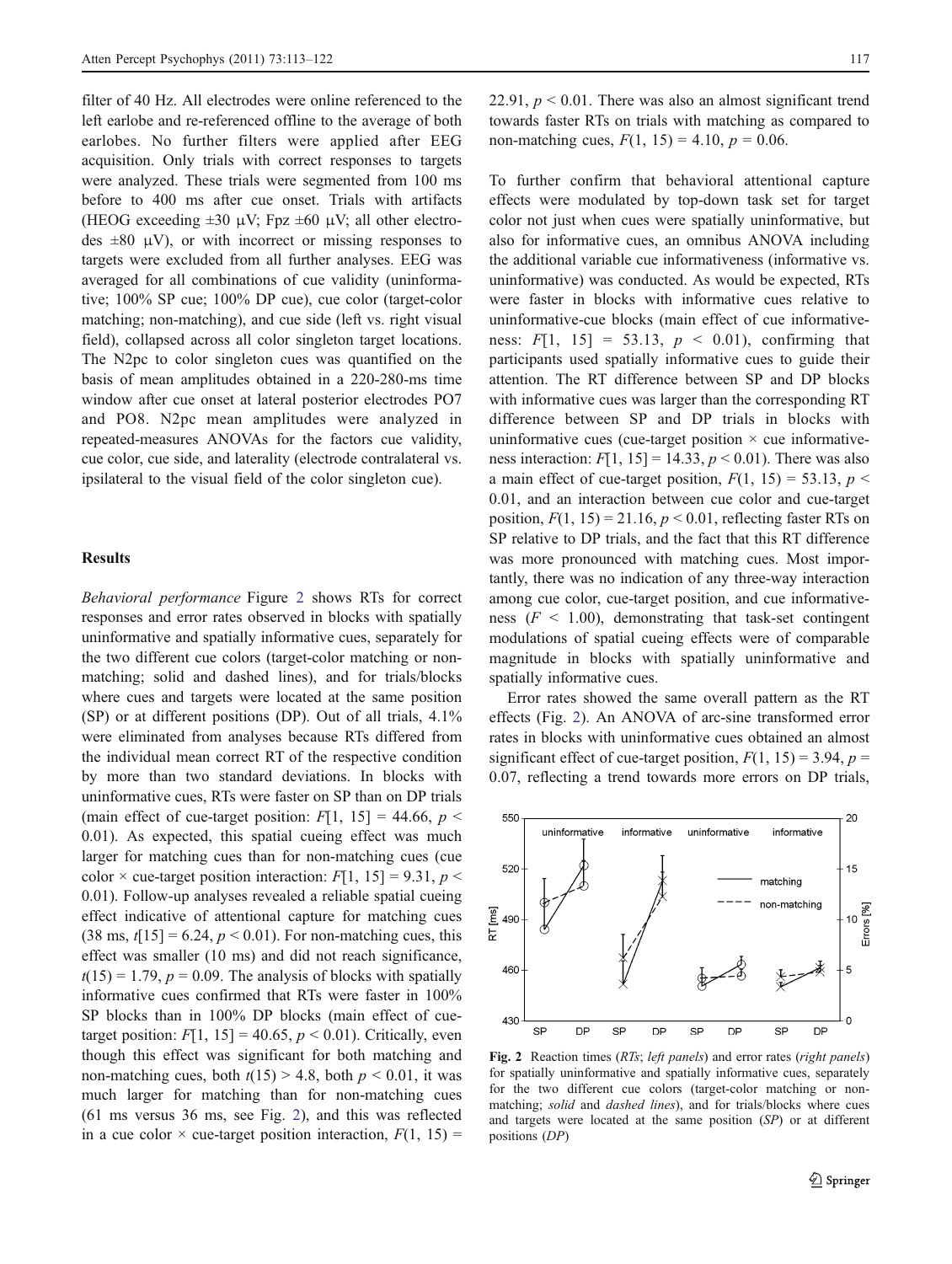but no overall significant cue color  $\times$  cue target position interaction,  $F(1, 15) = 1.69$ ,  $p = 0.21$ . In blocks with informative cues, a significant main effect of cue-target position,  $F(1, 15) = 5.23$ ,  $p < 0.05$ , was accompanied by a cue color  $\times$  cue-target position interaction,  $F(1, 15) = 5.11$ ,  $p < 0.05$ , as errors were more frequent in DP as compared to SP blocks when cues were matching,  $t(15) = 2.77$ ,  $p \le$ 0.05, whereas there was no such difference with nonmatching cues,  $t(15) = 1.01$ ,  $p = 0.30$ .

N2pc. Figure 3 shows ERPs elicited at electrodes PO7/ 8 contralateral and ipsilateral to the position of a color singleton cue in the 300-ms interval after cue array onset. ERPs are shown separately for trials with matching and non-matching cues, and for blocks with uninformative cues, for 100% SP blocks, and for 100% DP blocks, respectively. It is obvious from Fig. 3 that a clear N2pc was triggered by target-color matching cues in all thee types of blocks. For non-matching cues, the N2pc was substantially attenuated. N2pc differences associated with the spatial information provided by the cues were more subtle, and can be seen most easily in the difference waveforms shown in Fig. [4.](#page-6-0) These difference waves were computed by subtracting ERPs at electrodes ipsilateral to the side of the color cue from contralateral ERPs, separately for trials with matching cues (black lines) and non-matching cues (grey lines), and for the three-blocked cue-target position conditions (uninformative cues, 100% SP cues, 100% DP cues, represented by dashed, thick, and thin lines). Figure [4](#page-6-0) demonstrates that N2pc modulations associated with the difference between matching and non-matching cues were larger and emerged

118 **Atten Percept Psychophys (2011) 73:113–122** 

earlier than N2pc differences linked to the spatial informativeness of the cues.

Analyses of ERP mean amplitudes in the N2pc time window (220-280 ms after cue onset) were conducted separately for blocks with spatially uninformative and informative cues. In blocks with uninformative cues, a main effect of laterality,  $F(1, 15) = 23.47$ ,  $p < 0.01$ , reflecting the presence of an N2pc, was accompanied by an interaction between laterality and cue color,  $F(1, 15) =$ 6.89,  $p < 0.05$ , as the N2pc was much larger in response to matching as compared to non-matching cues. Follow-up analyses revealed that a reliable N2pc was triggered not just by matching cues,  $t(15) = 4.37$ ,  $p < 0.01$ , but by nonmatching cues as well,  $t(15) = 2.50$ ,  $p < 0.05$ . The N2pc analysis for spatially informative cues contained the additional variable of cue-target position (100% SP blocks vs. 100% DP blocks). A main effect of laterality,  $F(1, 15)$  = 30.05,  $p < 0.01$ , confirmed the presence of an N2pc with informative cues. Critically, this component was much larger when these cues matched the current target color than for non-matching cues, and this effect of top-down task set for color was reflected by a highly significant laterality  $\times$ cue color interaction,  $F(1, 15) = 17.02$ ,  $p < 0.01$ . There was also a tendency toward an interaction between laterality and cue-target position,  $F(1, 15) = 3.62$ ,  $p =$ 0.08, with numerically larger N2pc components in 100% SP blocks than in 100% DP blocks. The three-way interaction between these factors was far from significant (laterality  $\times$ cue color  $\times$  cue-target position:  $F \leq 1.00$ ). Analyses conducted separately for matching and non-matching cues

Fig. 3 Grand-average ERPs obtained at electrodes PO7/ 8 contralateral (dashed lines) and ipsilateral (solid lines) to the position of a color singleton cue in the 300-ms interval after cue array onset. ERPs are shown separately for trials with matching (top panels) and nonmatching cues (bottom panels), and for blocks with uninformative cues (left panels), 100% SP blocks (middle panels), and 100% DP blocks (right panels), respectively

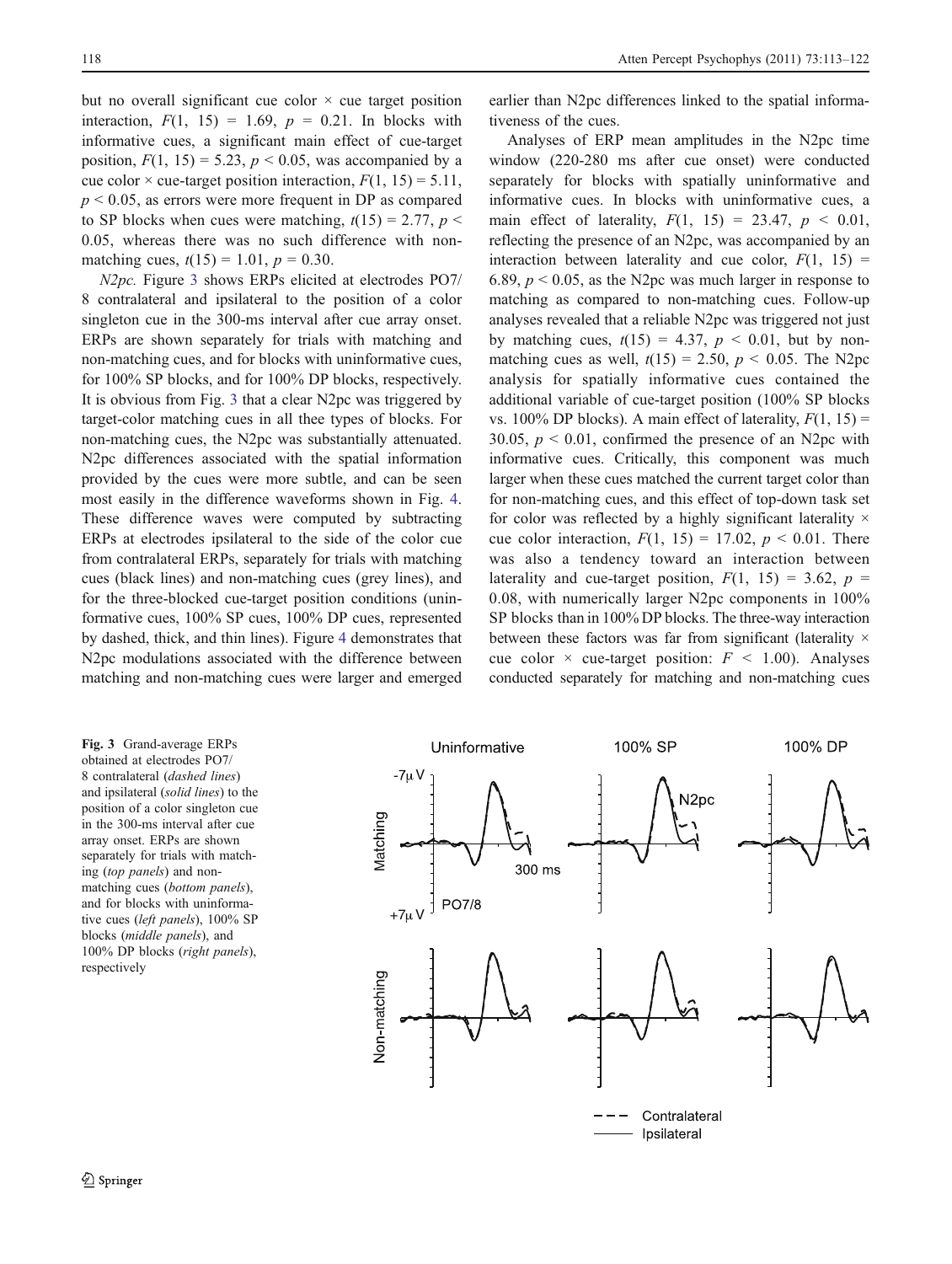<span id="page-6-0"></span>

Fig. 4 Difference waves obtained by subtracting ERPs elicited at electrodes PO7/8 ipsilateral to the cue location from contralateral ERPs. Difference waves are shown separately for target-color matching (black lines) and non-matching cues (grey lines), and for blocks with uninformative cues (dashed lines), 100% SP blocks (thick lines), and 100% DP blocks (thin lines). The shaded area indicates the N2pc measurement window

in 100% SP and 100% DP blocks found that an N2pc was reliably present for matching cues in both types of blocks, both  $ts(15) > 5.40$ , both  $ps < 0.01$ . For non-matching cues, a significant N2pc was observed in 100% SP blocks,  $t(15) = 2.13$ ,  $p = 0.05$ , but not in 100% DP blocks,  $t(15) = 1.28$ ,  $p = 0.22$ .

To further confirm the observation that top-down color task set modulated the N2pc to color singleton cues regardless of whether these cues were spatially informative or not, an omnibus ANOVA was conducted across blocks with informative and uninformative cues, which now included the new three-level variable cue validity (uninformative, 100% SP, 100% DP). A main effect of laterality,  $F(1, 15) =$ 29.52,  $p < 0.01$ , was accompanied by a laterality  $\times$  cue color interaction,  $F(1, 15) = 14.77$ ,  $p < 0.01$ , again confirming that the N2pc to color singleton cues was modulated by the current top-down task set for color. Critically, there was no indication of any three-way interaction between laterality, cue color, and cue validity  $(F < 1.00)$ , demonstrating that this modulation of the N2pc by topdown task set was triggered in an equivalent fashion in blocks with spatially uninformative cues, in 100% SP blocks, and in 100% DP blocks.

The difference waveforms in Fig. 4 strongly suggest that the initial phase of the N2pc in response to color singleton cues was exclusively modulated by whether these cues matched the current top-down color task set, but was unaffected by their spatial informativeness. In contrast, both

factors seem to have had an effect on the later phase of the N2pc. To substantiate this observation, the N2pc time window was divided into two successive 30-ms intervals (220-250 and 250-280 ms, respectively) that represent the early and late part of the N2pc, and separate analyses were conducted on ERP mean amplitudes obtained within both intervals. These analyses included all three blocked cue validity conditions (uninformative, 100% SP, 100% DP). In the early time window (220-250 ms), a main effect of laterality,  $F(1, 15) = 25.13$ ,  $p < 0.01$ , was accompanied by a laterality  $\times$  cue color interaction,  $F(1, 15) = 12.65$ ,  $p < 0.01$ , reflecting larger N2pc components for matching as compared to non-matching cues. The N2pc triggered by matching cues was highly significant,  $t(15) = 4.60$ ,  $p < 0.01$ , whereas the N2pc to non-matching cues only approached significance,  $t$  $(15) = 2.00$ ,  $p = 0.06$ . Most importantly, there was no laterality  $\times$  cue validity interaction for this early time window  $(F < 1)$ , demonstrating that the spatial information about target positions that was provided by color singleton cues had no impact whatsoever on the early phase of the N2pc. There was also no three-way interaction between laterality, cue color, and cue validity ( $F < 1.00$ ).

During the later phase of the N2pc (250-280 ms after cue onset), a main effect of laterality,  $F(1, 15) = 27.41$ ,  $p <$ 0.01, was again accompanied by a laterality  $\times$  cue color interaction,  $F(1, 15) = 12.55$ ,  $p < 0.01$ , confirming that top-down color task set continued to have a strong modulatory effect on the N2pc. A reliable N2pc was observed not just for matching cues,  $t(15) = 5.94$ ,  $p <$ 0.01, but also for non-matching cues,  $t(15) = 2.25$ ,  $p <$ 0.05. In contrast to the early phase of the N2pc, there was now a laterality  $\times$  cue validity interaction,  $F(2, 30) = 3.53$ ,  $p \le 0.05$ , suggesting that at this later point in time, the N2pc was also affected by the spatial informativeness of cues. As can be seen from the difference waveforms in Fig. 4, the late phase of the N2pc was largest in blocks with 100% SP cues, intermediate in blocks with uninformative cues, and smallest in blocks with 100% DP cues. Follow-up analyses conducted separately for combinations of two cue validity conditions confirmed that the late phase of the N2pc was reliably larger in 100% SP blocks than in 100% DP blocks,  $F(1, 15) = 6.96$ ,  $p < 0.05$ . N2pc amplitudes in blocks with uninformative cues did not differ significantly from 100% SP or 100% DP blocks (both  $Fs < 2.40$ , both  $ps > 0.14$ ). Interestingly, these cue validity effects on the late phase of the N2pc were very similar for target-color matching and for non-matching cues (see Fig. 4). The absence of a three-way interaction among laterality, cue color, and cue validity  $(F < 1.00)$ confirmed that the effects of top-down color task set and of the spatial information provided by the cues on the late phase of the N2pc were triggered in a parallel and independent fashion.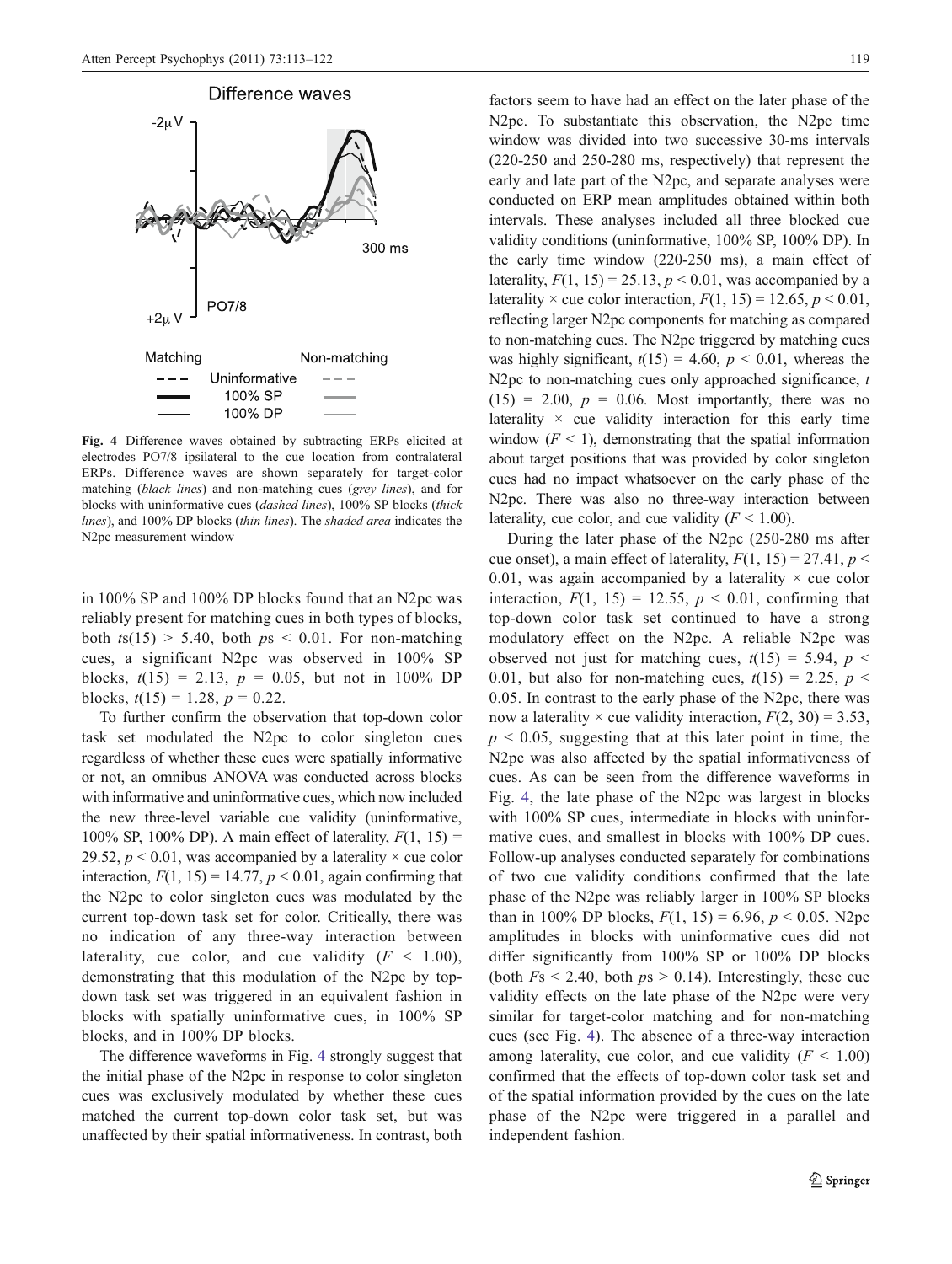### **Discussion**

Salient but spatially uninformative visual singleton cues trigger behavioral spatial cueing effects and an N2pc component only when they match current target features (e.g., Eimer & Kiss, [2008;](#page-9-0) Folk et al., [1992](#page-9-0)). This fact has been interpreted as evidence for task-set contingent involuntary attentional capture, but might alternatively reflect differences in the speed of top-down controlled attentional disengagement from stimuli with target-matching and nonmatching features (Theeuwes, [2010\)](#page-9-0). To find out which account is correct, we manipulated the validity of spatial information provided by task-set matching and nonmatching color singleton cues. In some blocks, cues were spatially uninformative. In others, participants knew that targets would always appear at the cued location, and in a third type of blocks, cues and targets always appeared at diagonally opposite positions. This difference between 100% SP and 100% DP blocks should strongly discourage or encourage top-down controlled attentional disengagement from the cue stimuli, but should have little if any impact on contingent involuntary attentional capture.

In blocks with uninformative cues, behavioral and ERP results confirmed previous findings in support of task-set contingent attentional capture. Reliable behavioral spatial cueing effects were found for target-color matching cues, but not for non-matching cues, and the N2pc observed for matching cues was much larger than the N2pc to nonmatching cues. While these observations are in line with previous ERP investigations of contingent attentional capture (e.g., Eimer & Kiss, [2008](#page-9-0); Eimer et al., [2009](#page-9-0); Lien et al., [2008\)](#page-9-0), it should be noted that in contrast to these earlier studies, the N2pc to spatially uninformative nonmatching cues was statistically reliable, suggesting that some residual attentional capture was triggered by these cues. This may be a consequence of the design of the current experiment. In two thirds of all blocks, cues provided spatial information about the location of the target, thus encouraging the attentional processing of cues regardless of whether they matched the current task set. The transfer of an attentional set for cue selection from blocks where these cues provided spatial information to blocks with uninformative cues might be responsible for a strongly reduced but still reliable N2pc to spatially uninformative non-matching cues. In line with this interpretation, N2pc mean amplitudes to these cues were numerically larger for those participants who started with one of the informative cue conditions ( $-0.61 \mu V$ ) than for participants who started the experiment with uninformative cue blocks  $(-0.32 \mu V)$ .

The results observed in 100% SP and 100% DP blocks provide clear evidence in favor of contingent involuntary attentional capture and against the differential disengagement account. In 100% SP blocks, participants had no

reason to withdraw attention from either matching or nonmatching cues. In 100% DP blocks, they had every incentive to rapidly disengage attention from these cues. If behavioral and ERP differences between matching and non-matching singleton cues observed in previous studies were due to the top-down controlled disengagement of attention from non-matching cues, such differences should be largely absent in these blocks. There should be little if any behavioral evidence for color-contingent attentional capture. For both types of cues, an N2pc of similar size should be triggered in 100% SP blocks, while no N2pc should be found in 100% DP blocks. In fact, a very different pattern of results was obtained. RTs were generally much faster in 100% SP relative to 100% DP blocks, which strongly suggests that participants maintained their attentional focus at the cued location in 100% SP blocks, but disengaged and redeployed attention at the opposite side in 100% DP blocks. In spite of this difference in top-down controlled attentional strategy associated with cue validity, there was still a strong impact of color task set, as the RT benefit for 100% SP relative to 100% DP blocks was substantially larger with matching than with non-matching cues (see Fig. [2](#page-4-0)). In other words, attentional capture by these cues was still strongly affected by their match with the current target-defining color (see also Folk et al., [1992,](#page-9-0) Experiments 1 and 2, for similar observations). This behavioral effect of color-contingent attentional capture was accompanied by marked N2pc differences between matching and non-matching cues. In both 100% SP and 100% DP blocks, much larger N2pc components were triggered by matching relative to non-matching cues.

While the onset phase of the N2pc (220-250 ms after cue onset) was solely modulated by cue color, but not by the difference between 100% SP and 100% DP blocks, the spatial information provided by the cues did affect the later phase of the N2pc (250-280 ms after cue onset), where amplitudes were larger in 100% SP blocks relative to 100% DP blocks (Fig. [4](#page-6-0)). This demonstrates that differences in top-down attentional disengagement strategies between these two types of blocks are reflected by the N2pc component, albeit at a later stage than color-contingent differences in attentional capture. It is notable that even during this later phase of the N2pc, a strong modulatory effect of color task set remained, with larger N2pc amplitudes to matching than non-matching cues. This effect did not interact with the effects of cue validity, suggesting that cue color and cue validity affected attentional mechanisms in a parallel and independent fashion.

The ERP results obtained in the 100% SP and 100% DP blocks demonstrate that color-contingent attentional capture by singleton cues preceded any strategic modulations of attentional processing that were associated with the spatial information that these cues provided. This is entirely in line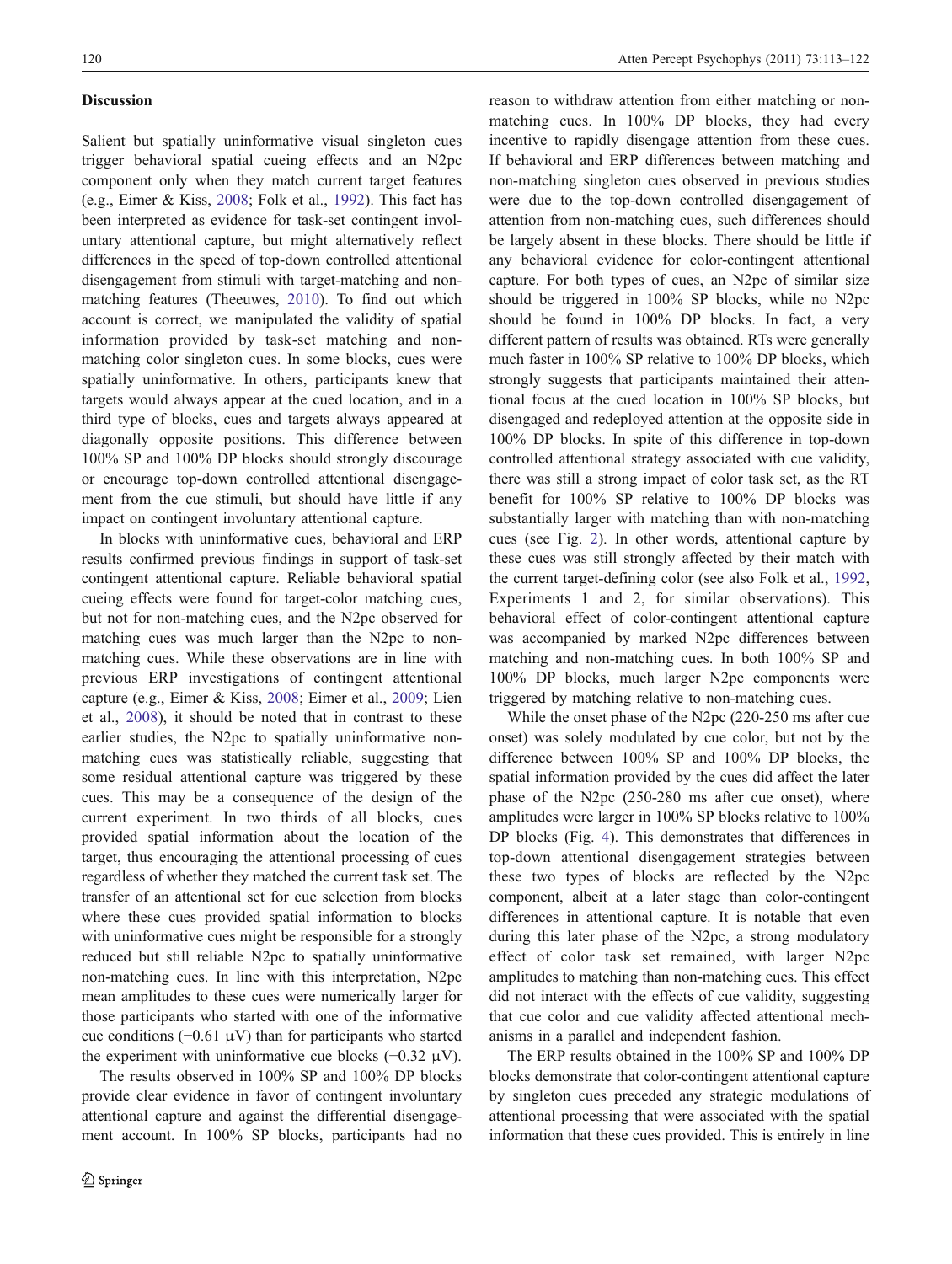with the contingent involuntary attentional capture hypothesis proposed by Folk et al. [\(1992](#page-9-0)), but not with the claim that contingent capture effects are the result of top-down controlled attentional disengagement from salient visual stimuli that do not match current task settings. Theeuwes [\(2010](#page-9-0)) argued that attentional selection is initially driven exclusively by bottom-up salience and that attentional control settings only affect subsequent post-selective processes such as attentional disengagement that are under full top-down control. The current results demonstrate that the initial stage of attentional selectivity is already strongly modulated by whether or not a color singleton cue matches the current task set, whereas the strategic top-down control of attentional disengagement only emerges at a later point in time.

A comparison of behavioral performance in blocks with informative and uninformative cues can yield useful insights into the attentional allocation strategy adopted when cues were spatially uninformative. RTs to targets at cued locations were faster in 100% SP blocks relative to blocks with uninformative cues (Fig. [2](#page-4-0)), demonstrating that participants were much more likely to maintain attention at the cued location in the former blocks. In contrast, similar RTs to targets at uncued locations were observed with uninformative cues and in 100% DP blocks, which indicates a similar degree of attentional disengagement in these two types of blocks. This is hardly surprising, as targets appeared at uncued locations on 75% of all trials in uninformative cue blocks, and participants therefore had a strong incentive to disengage attention from cued locations. As attention was actively maintained at cued locations in 100% SP blocks, but disengaged from these locations in 100% DP and uninformative cue blocks, the presence of virtually identical color-contingent spatial cueing effects on RT in all three types of blocks underlines the conclusion that these effects cannot be accounted for by differences in top-down attentional deallocation strategies.

One might argue that results obtained with spatially informative cues should not be used to draw inferences about mechanisms of involuntary attentional capture, because these cues elicit voluntary endogenous shifts of attention that are qualitatively distinct from the processes involved in involuntary capture. For example, the incentive to localize and process informative cues might result in a slower and more controlled search mode in which attentional capture is reduced (Theeuwes, [2010](#page-9-0)). However, the N2pc results obtained in the present study provide no evidence for any delay of attentional capture triggered by informative as compared to uninformative cues (Fig. [4](#page-6-0)). Furthermore, equivalent color-contingent behavioral spatial cueing effects were found in blocks with informative and uninformative cues. Both observations suggest that there were no qualitative differences in task-set contingent

attentional capture triggered by spatially informative and uninformative singleton cues. More generally, a manipulation of top-down attention is obviously required in an experiment designed to find out whether task-set contingent spatial cueing effects reflect top-down attentional control or contingent involuntary attentional capture.

The current findings also have implications for our understanding of the link between the N2pc component and attentional capture. It has been claimed that the N2pc does not reflect the initial attentional selection of visual objects, but is instead associated with the analysis of task-relevant visual features at a later post-selection stage of processing (Theeuwes, [2010](#page-9-0)). According to this view, the N2pc is absent in response to salient singleton stimuli that do not match the current task set (Eimer & Kiss, [2008;](#page-9-0) Eimer et al., [2009](#page-9-0); Lien et al., [2008](#page-9-0)) because the rapid disengagement of attention from such stimuli prevents this type of indepth analysis. The present results cast serious doubt on this interpretation of the N2pc. While the presence or absence of top-down controlled attentional disengagement did indeed affect the later phase of the N2pc, encouraging rapid disengagement in 100% DP blocks clearly did not abolish the N2pc component. In fact, the early phase of the N2pc in these blocks was identical to the N2pc in 100% SP blocks, where attention remained focused at the cued location, which strongly suggests that this component is primarily associated with the rapid attentional selection of visual objects, rather than with later post-selective attentional processing. This conclusion is also supported by the results of a previous ERP study (Mazza et al., [2007\)](#page-9-0), where the N2pc to color singleton targets was measured in blocks where observers simply had to report the side of this singleton, and in blocks where they had to make a much more difficult shape discrimination. Even though in-depth feature processing was necessary in the latter case, whereas only the selection of target location was required in the former case, N2pc components were identical in both types of tasks, in line with the hypothesis that this component does reflect the initial spatial selection of visual target objects that precedes their subsequent in-depth analysis.

One could in principle still argue that the N2pc does not reflect the initial capture of attention that is purely saliencedriven and that the color-contingent N2pc effects observed in the present study are due to an almost instantaneous disengagement of attention from non-matching cues that precedes any strategic effects linked to cue validity. This is not only a complex scenario, according to which attention is first captured, then disengaged, and finally strategically re-deployed in 100% SP blocks, all within 200 ms after cue onset. It is also a scenario that would cast serious doubts on the presumed status of attentional disengagement as a topdown phenomenon because it regards disengagement from non-matching cues as unavoidable, regardless of partici